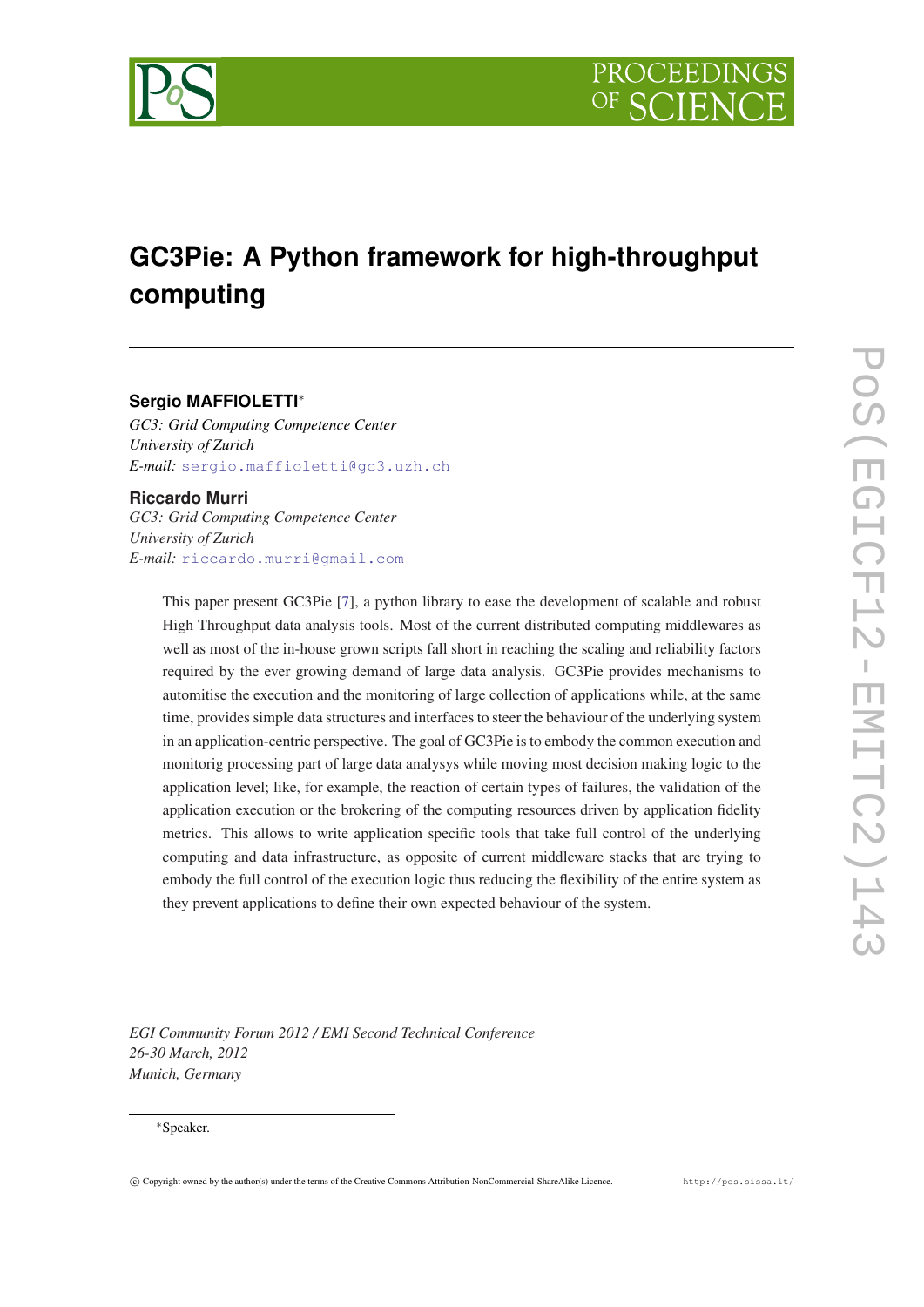## 1. Introduction

Modern science is progressively more involved in the use of scientific computing involving mathematical models with a hierarchy of complexity. Together with expanding capabilities in hardware, this results in exponential increase in computed data, which comes with a need for an array of quantitative analysis tools, all brought together in a seamless fashion to solve scientific problems. As a major consequence of this growth in digital computing the needs for support of data and compute infrastructure to carry out scientific investigations is growing.

GC3Pie addresses the challenges of distributed programming by providing an abstraction that isolates the developer from system-level details. The programming model specifies simple data structures and interfaces to steer the behavior of the underlying system in an application-centric perspective. GC3Pie maintains a separation of what applications are to be executed and how those executions are actually carried out on the underlying infrastructure. The first is under the control of the developer, while the second is exclusively the responsibility of the execution framework.

At the same time, GC3Pie remains agnostic on the execution control while moving relevant decision making logic to the application level; like, for example, the reaction of certain types of failures, the validation of the application execution or the brokering of the computing resources. This allows to write application specific tools that take full control of the underlying computing and data infrastructure, as opposite of current middleware stacks that are trying to embody the control of the execution logic thus reducing the flexibility at application level that are prevented to define their own expected behavior of the system.

## 2. What is GC3Pie

GC3Pie is a library of Python classes for running large job campaigns (high throughput) on diverse batch-oriented execution environments, including ARC-based computational grids [\[2\]](#page-5-0). It also provides facilities for implementing command-line driver scripts, in the form of Python object classes whose behavior can be customized by overriding specified object methods. GC3Pie comes with backends that allow to easily integrate SGE and LSF controlled batch clusters and with an ARC backends that makes fully use of the powerfull ARC client libraries to access ARC-based systems as well as gLite [\[6\]](#page-5-0) CREAM-CE-based systems.

The GC3Pie is comprised of two main components:

#### GC3Libs

A python package for controlling the life-cycle of a Grid or batch computational job collections. GC3Libs provides services for submitting computational jobs to Grids and batch systems and controlling their execution, persisting job information, and retrieving the final output.

At the heart of the GC3Pie model is a generic *Application* object, that provides a high-level description of a computational job: list of input/output files, what command to run, resource requirements and limits, etc. GC3Pie translates this information into the job description format needed by the actual execution back-end selected, e.g., xRSL for ARC-based Grids, or a submis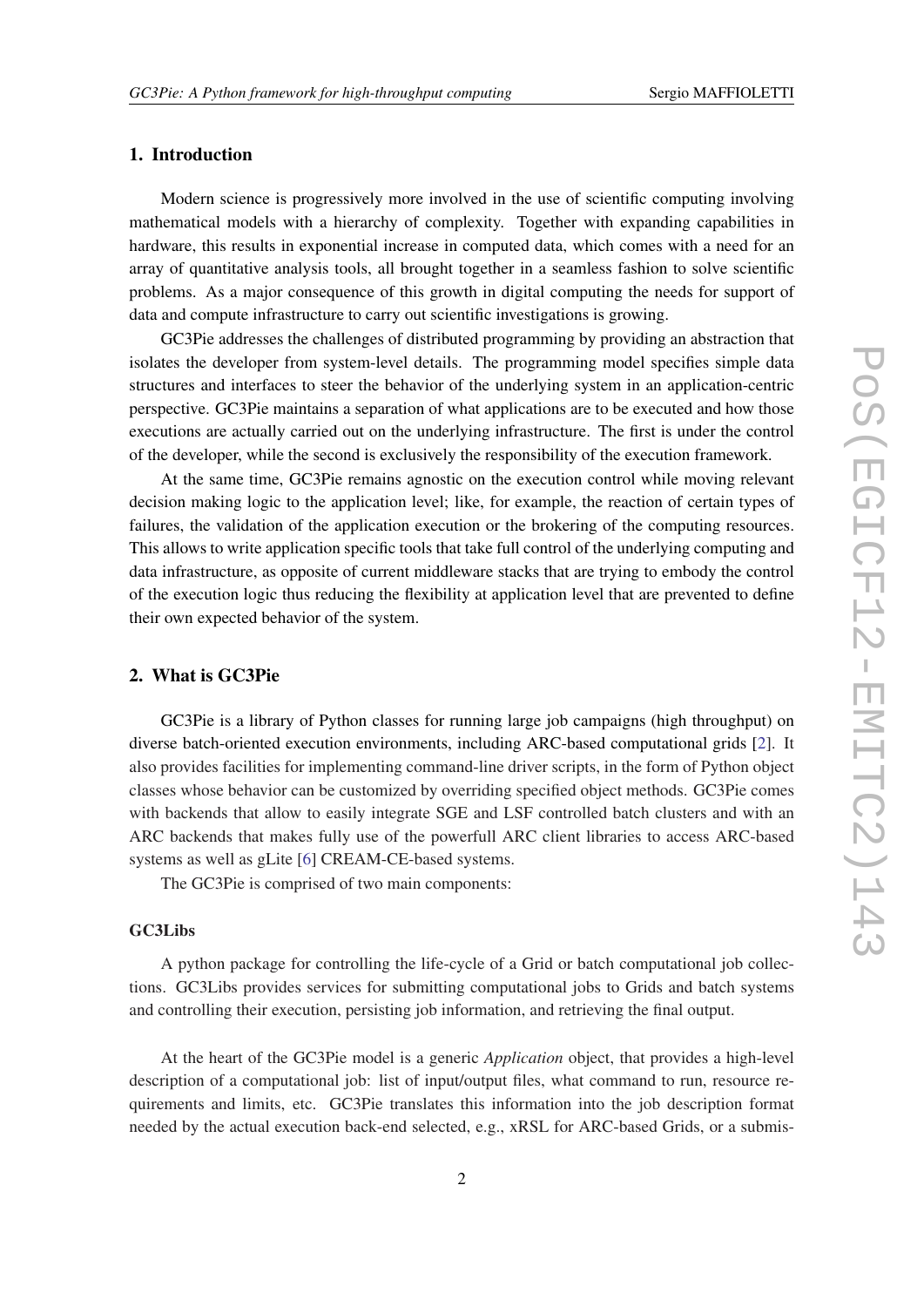sion script for direct execution on a batch-queuing system. *Application* objects can be adapted to provide behavior customized to a specific use case.

#### GC3Apps

Driver scripts to run large job campaigns. There is a need in some scientific communities, to run large job campaigns to analyze a vast number of data files with the same application. The single-job level of control as provided by most of the current middleware's interfaces, in this case is not enough: you would have to implement "glue scripts" to control hundreds or thousand scripts at once. GC3Pie has provision for this, in the form of re-usable Python classes that implement a single point of control for job families.

The GC3Apps scripts are driver scripts that run job campaigns using the supported applications on a large set of input data. They can be used in production as-is, or adapted to suit your data processing needs.

#### 2.1 High Throughput with GC3Pie

The programming model of GC3Pie relays on the following concepts:

- *gc3libs.Application*: it is the basic execution unit; this data structure contains the description as well as the application-specific decision logic; it has been conceived to encapsulate all the application-specific aspects of the execution. Generic Application class patterned after ARC's xRSL [\[1\]](#page-5-0) model. At a minimum: provide application-specific command-line invocation. Through subclassing it is possible to customize pre- and post-processing, react on state transitions, set computational requirements based on input files, influence scheduling.
- *gc3libs.core.Engine*: it implements core operations on applications, with *non-blocking*semantics; it is a logical container of Applications to be executed. Engine behaves around a progress() method that advance jobs through their lifecycle; use state-transition methods to take applicationspecific actions (e.g. pre- post-processing, application-level failure detection and reaction, resubmission)
- *gc3libs.Persistency*: any robust and fault-tolerant high throughput tool need to provide a mechanism to persist statefull information during the execution life-cycle. This allows to recover the execution from any sort of interruption. GC3Pie provides a hierarchy of persistency objects that can be used to store application execution information (e.g. FilesystemStore, DBStore)
- *gc3libs.Task* Composition: a Task is a container for an Application object. Tasks could be group together forming a Collection of Tasks. The execution logic for a Collection of task is used to define workflows.

A prototypical driver script for analyzing large data-sets should

1. identify the input files (this is normally left outside the control of GC3Pie as it could be specific of each usecase)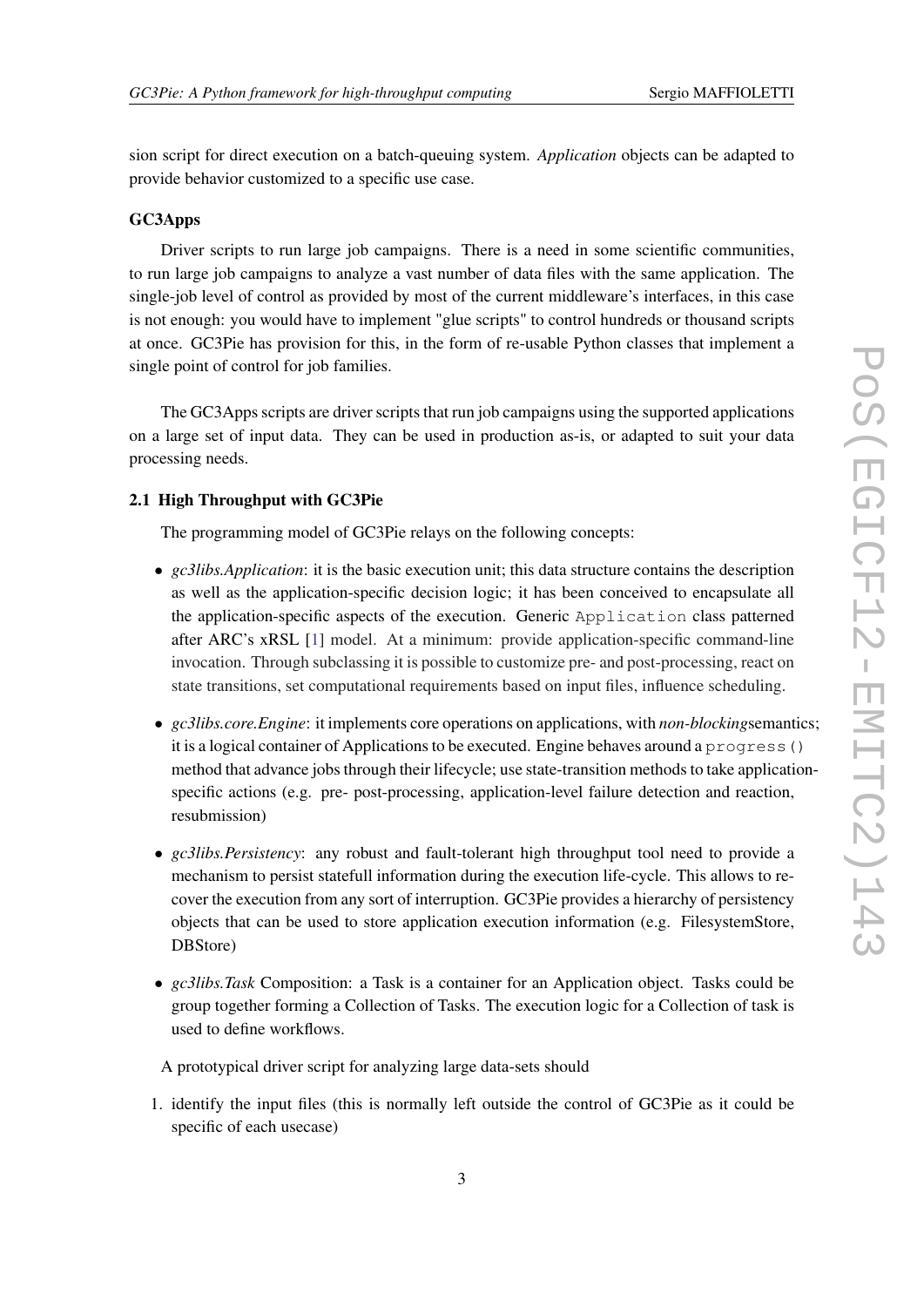- 2. Create a *gc3libs.core.Engine* instance and load saved jobs into it
- 3. Create new instance(s) of the *gc3libs.Application* class for each valid input sequence
- 4. attach the *application* collection to the engine.
- 5. Let *engine* manage and control the executions until all are done
- 6. Verify the results as part of the *application* post-processing step

#### 2.2 Tasks composition: Workflows

GC3Libs can run applications in parallel, or sequentially, or any combination of the two, and do arbitrary processing of data in the middle.

The unit of job composition is called a Task in GC3Libs. An Application is the primary instance of a Task. However, a single task can be composed of many applications. A task is a composite object: tasks can be composed of other tasks. Workflows are built by composing tasks in different ways. A workflow is a Task, too.

GC3Pie provides composition operators, that allow treating a collection of tasks as a single whole [[3](#page-5-0)]: compositions operators can be arbitrarily nested, allowing the creation of complex workflows, including workflows with cycles in them, and dynamic workflows whose structure is created at runtime by the script itself. Two basic composition operators are provided, upon which others can be created (by subclassing).

The *ParallelTaskCollection* operator takes a list of tasks and creates a task that executes them all independently and, compatibly with the allowed degree of job parallelism, concurrently.

The *SequentialTaskCollection* operator takes a list of tasks and creates a task that executes them in the sequence; a decision method is invoked in between each step, which can terminate execution early (e.g., in case of errors), but also alter the list of planned tasks.

# 3. GC3Pie in action: **gcrypto**

gcrypto is a utility for supporting the large scale execution of cryptographic applications like the factorization of the 768-bit number RSA-768 by the number field sieve factoring method [[4](#page-5-0)]. Like a for-loop, the gcrypto driver script takes as input three mandatory arguments:

- *RANGE START*: initial value of the range (e.g., 800000000)
- *RANGE\_END* final value of the range (e.g., 1200000000)
- *SLICE* extent of the range that will be examined by a single job (e.g., 1000)

For example::

\$ gcrypto 800000000 1200000000 1000

will produce 400000 jobs; the first job will perform calculations on the range 800000000 to 800000000+1000, the 2nd one will do the range 800001000 to 800002000, and so on.

Jobs progress is monitored and, when a job is done, output is retrieved back.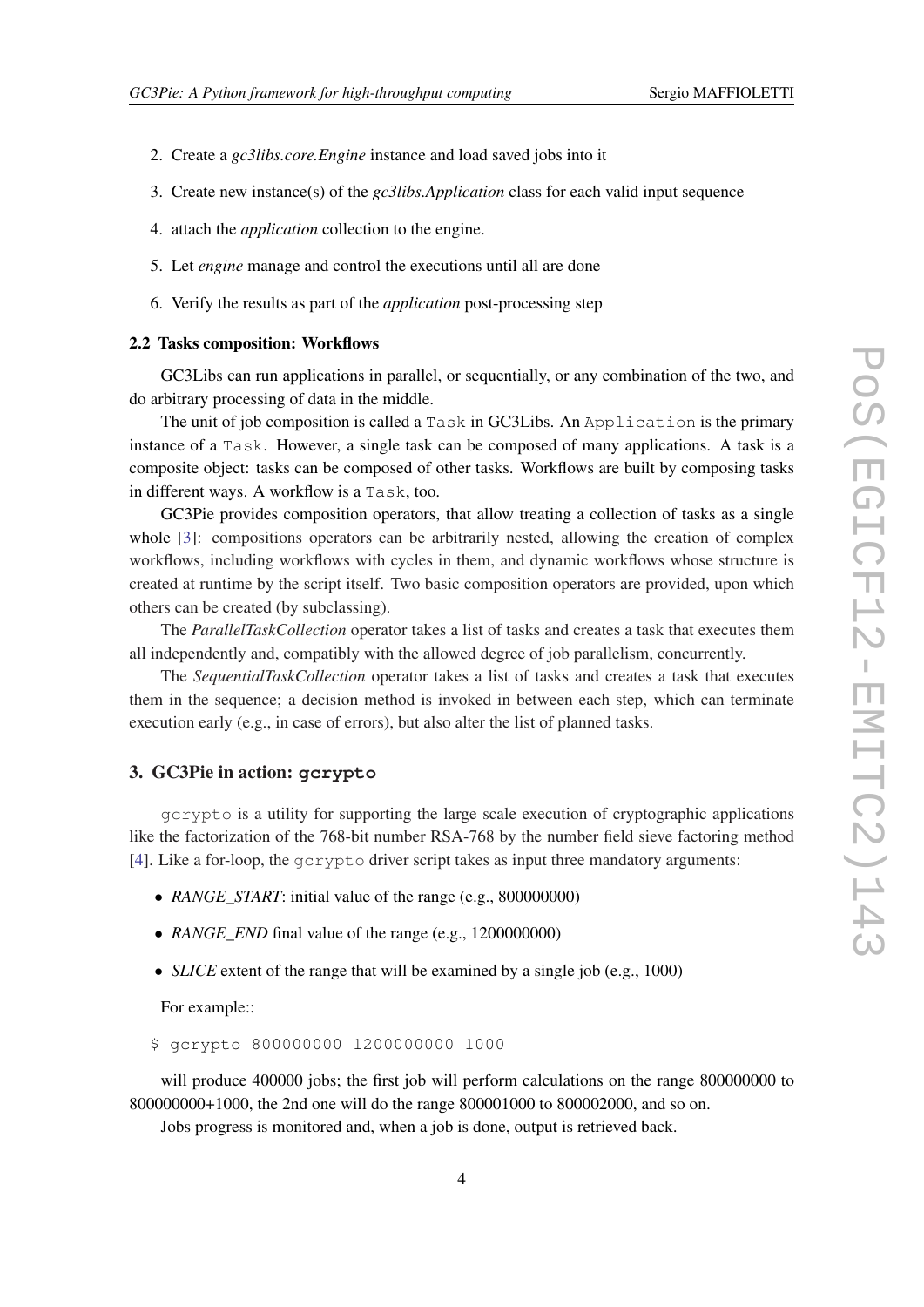The gcrypto command keeps a record of jobs (submitted, executed and pending) in a session file (set name with the '-s' option); at each invocation of the command, the status of all recorded jobs is updated, output from finished jobs is collected, and a summary table of all known jobs is printed.

Due to the very large number of embarrassingly parallel jobs that could be created with this usecase, gcrypto uses a *ChunkedParameterSweep* collection to group all executions. This particular data structure is like *ParallelTaskCollection* as it allows to define a parallel execution of the defined tasks, but generate a sequence of jobs with a parameter varying from 'min\_value' to 'max\_value' in steps of 'step'; the constructor for this class reads:

def \_init\_(self, jobname, min\_value, max\_value, step, chunk\_size, grid=None)

Only *chunk* size jobs are generated at a time, to distribute the burden of job creation along the whole run. Gcrypto has been used in production on the NGI-CH national infrastructure SMSCG [[5](#page-5-0)] with an initial range 800M - 1200M with step 1000; that produced 1.6M cpu\_hours. SMSCG is mostly based on the ARC middleware.

### 4. Related Works

Ganga [\[8\]](#page-5-0) is an easy-to-use frontend for job definition and management, implemented in Python. It has been mainly developed to meet the needs of the ATLAS and LHCb for a Grid user interface. Ganga supports large scale job handling through various plugins deriving from template ones like the "splitting" and the "merging". This approach has been demonstrated to be effective for parameter-sweep like type of computations. While Ganga provides data structure to define large collection of Job management similar to those defined by GC3Pie, it does not provide mechanisms to let applications to influence the job management lifecycle (e.g. take application-specific actions upon job state transition). While GC3Pie comes with fully fledged support for Task and Collection compositions, Ganga only provides composition primitives in the form of splitting and merging.

# 5. Conclusions

GC3Pie is used to implement end-to-end solutions for a large variety of scientific usecases. GC3Pie is centered around the controlled execution of a collection of applications. It automatically handles the execution process by optimizing the submission to the underlying computing infrastructure, by monitoring the progress of the entire collection, by handling individual failures through resubmission or termination, and by retrieving and organizing the results.

GC3Pie is a tool to write complex application clients by moving the control and decision logic from the middleware stack to the application level. it will grow in providing at application level as much information and related directives as possible to represent the status of the underlying system. In such a way, the application client developers will have a more structured framework to write complex execution logic (e.g. application-driven resource brokering, reliability metric, etc.)